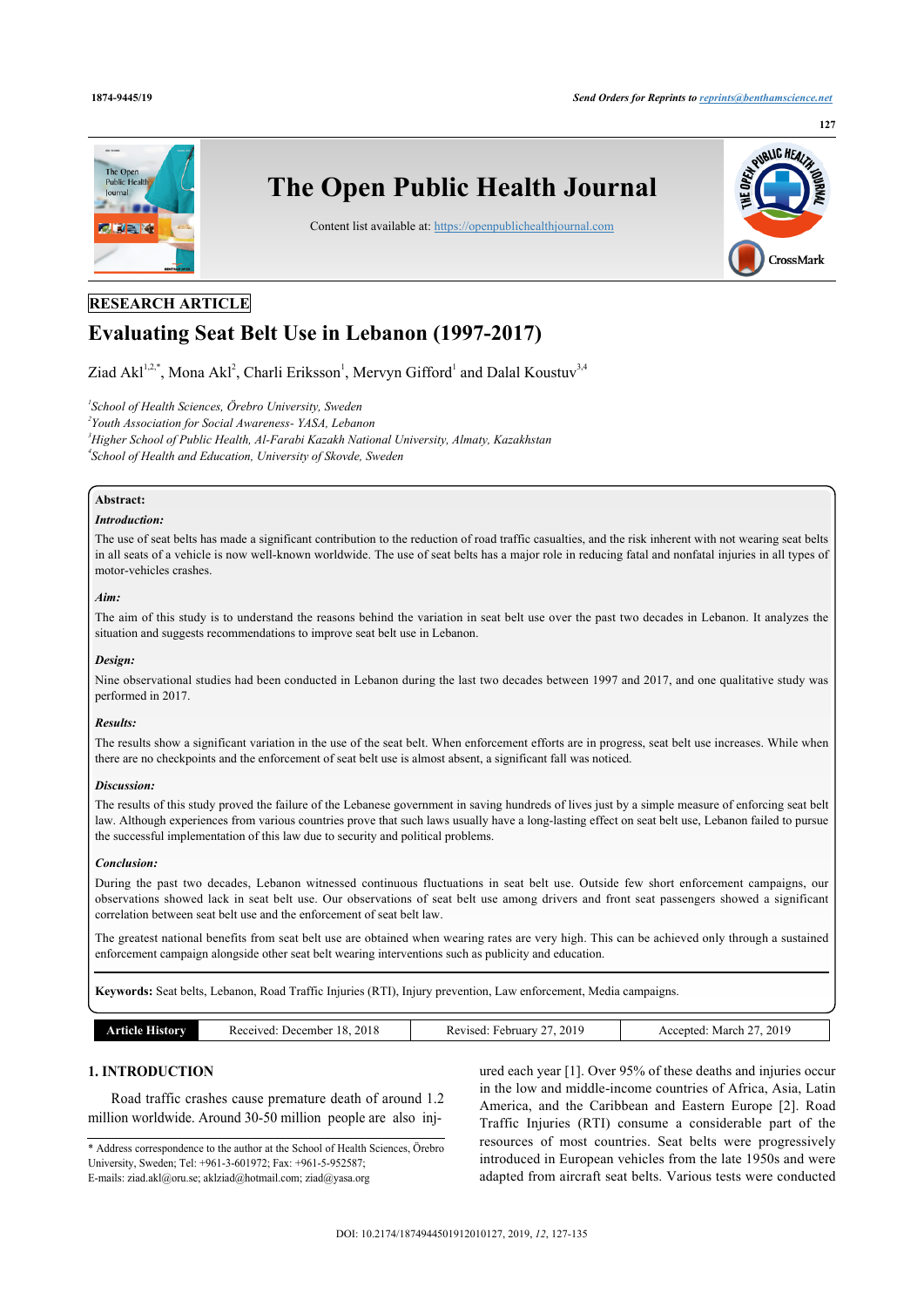using each of the different types of belts, before that the 3-point lap and diagonal seat belt was the best compromise of all options.

Seat belts are secondary safety devices with several objectives:

Preventing ejection from the vehicle due to an accident.

Reducing the risk of contact within the vehicle or reducing the speed of such an impact.

Providing a distributed force to the wearer to give necessary support in a traffic crash and restraining the vehicle occupant before guiding them back into their seat.

The first recorded traffic victim was Mary Ward, an artistbiologist. She died after a crash of a steam vehicle that jumped into a turn and projected the occupant out of seat [[3](#page-8-1)]. Her death in 1869 would not have occurred if she would have been restrained with a safety belt.

Safety belts were first introduced in automobiles in the 1950s, based on the biomechanical understanding that they would reduce the impact of crash [[4](#page-8-2)]. The first mandatory belt wearing law in a jurisdiction with a substantial driver population came into effect on 22 December 1970 in Victoria, Australia [[5](#page-8-3)]. In 1971, belt use increased in Victoria from about 15% to about 50%, and a reduction of about 12% in deaths of affected occupants (drivers and passengers in front seats) was reported [\[6](#page-8-4)]. Influenced by reports of casualty reduction in Victoria, many jurisdictions eventually passed belt wearing laws.

The most frequent and most serious injuries occurring in frontal impact to occupants unrestrained by seat belts are to the head, followed by the chest and abdomen [[7\]](#page-8-5). Among other injuries, those to the leg and neck occur most frequently [[8](#page-8-6)].

#### **1.1. Importance and Effectiveness of Seat Belt Use**

Wearing a seat belt reduces the risk of a fatality among front seat passengers by 40-50% [[9](#page-8-7), [10\]](#page-8-8). The use of seat belts is the single most effective means of reducing fatal and nonfatal injuries in motor-vehicle crashes. In all types of crashes, manual lap-shoulder belts are approximately 45% effective in reducing fatalities in passenger cars and 60% effective in light trucks [[11\]](#page-8-9).

Failure to use a seat belt is a major risk factor to road traffic injuries and fatalities among vehicle occupants[[12\]](#page-8-10). When a motor vehicle crash occurs, a car occupant without a seat belt will continue to move forward at the same speed at which the vehicle was travelling before the collision and will be catapulted forward [\[13](#page-8-11)] most likely into the steering wheel column if driving, the dashboard if a front seat passenger, or the back of the front seats if a rear seat passenger [[14\]](#page-8-12).

Many people are alive today only because they were protected by their seat belts during a crash. As for WHO's estimations, millions of deaths have been prevented by seat belts over the past five decades. Yet, seat belt compliance is worryingly low in Lebanon as in many other low and middle income countries. Hundreds of preventable road traffic tragedies are still occurring every day because seat beltof the

lack of seat belt compliance. More needs to be done to convince political leaders, police authorities, drivers and passengers that seat belts are essential for safe driving.

The American College of Emergency Physicians (ACEP) suggests that seat belts are the most effective means of reducing deaths and serious road traffic injuries. They also calculate that 75% of all vehicle occupants ejected from a vehicle in a traffic crash die. Therefore, seat belts provide the greatest protection against ejection in a traffic crash [\[15](#page-8-13)].

Seat belts are approximately 50% effective in preventing fatalities in crashes in which drivers or passengers would otherwise die. It is estimated that seat belt use prevented about 15200 deaths in the United States of America in 2004. If all vehicle occupants over 4 years of age in the United States of America had used seat-belts in 2004, nearly 21000 lives could have been saved [\[16](#page-8-14)].

Analysis by the European Transport Safety Council estimates that within the European Union countries, seat belts currently reduce driver fatality by 40%. Wearing rates in the European Union vary widely from around 70-95%. If all European Union countries were to achieve a 99% wearing rates for drivers, 2400 lives would be saved [[17\]](#page-8-15).

#### **1.2. The Need to Enforce Seat Belt Use**

Globally, progress has been made to protect rear-seat car occupants through the implementation of comprehensive seatbelt laws. In 2004, 111 countries (69% of the world's population) have comprehensive seat belt laws covering all occupants [\[18](#page-8-16)]. Lebanon still needs more efforts to implement the resolution 57. 10 of 2004 of the World Health Assembly WHA, that recommended member states to make mandatory use of seat belts [\[19](#page-8-17)].

Globally, hundreds of thousands of drivers and passengers die or are seriously injured every year due to the failure to use seat belts. Those deaths and injuries account for a significant percentage of all traffic fatalities. This could be reduced considerably by more extensive use of seat belts in the front and rear seats. Many of the deaths caused by road crashes could have been avoided by using seat belts. According to a study in 1999 by the National Highway Traffic Safety Administration, the protective effects of seat belt use are well documented in the scientific literature. It is estimated that seat belts reduce the risk of serious injury to the head, chest, and extremities by 50% to 83% [\[12](#page-8-10)].

Informative and educational campaigns aiming at promoting the use of seat belts by the front seat occupants were common and had been proven to be efficient not only in most high-income countries but also in many middle and lowincome countries, however, the increase in the voluntary use of seat belts is crucial in raising the acceptability of people regarding seat belt use.

#### **2. OBJECTIVE**

This study analyzed the use of the seat belt in Lebanon during 20 years *via* both observational and qualitative study. The aim of this paper is to assist all decision–makers in preparing and implementing the needed decisions that can lead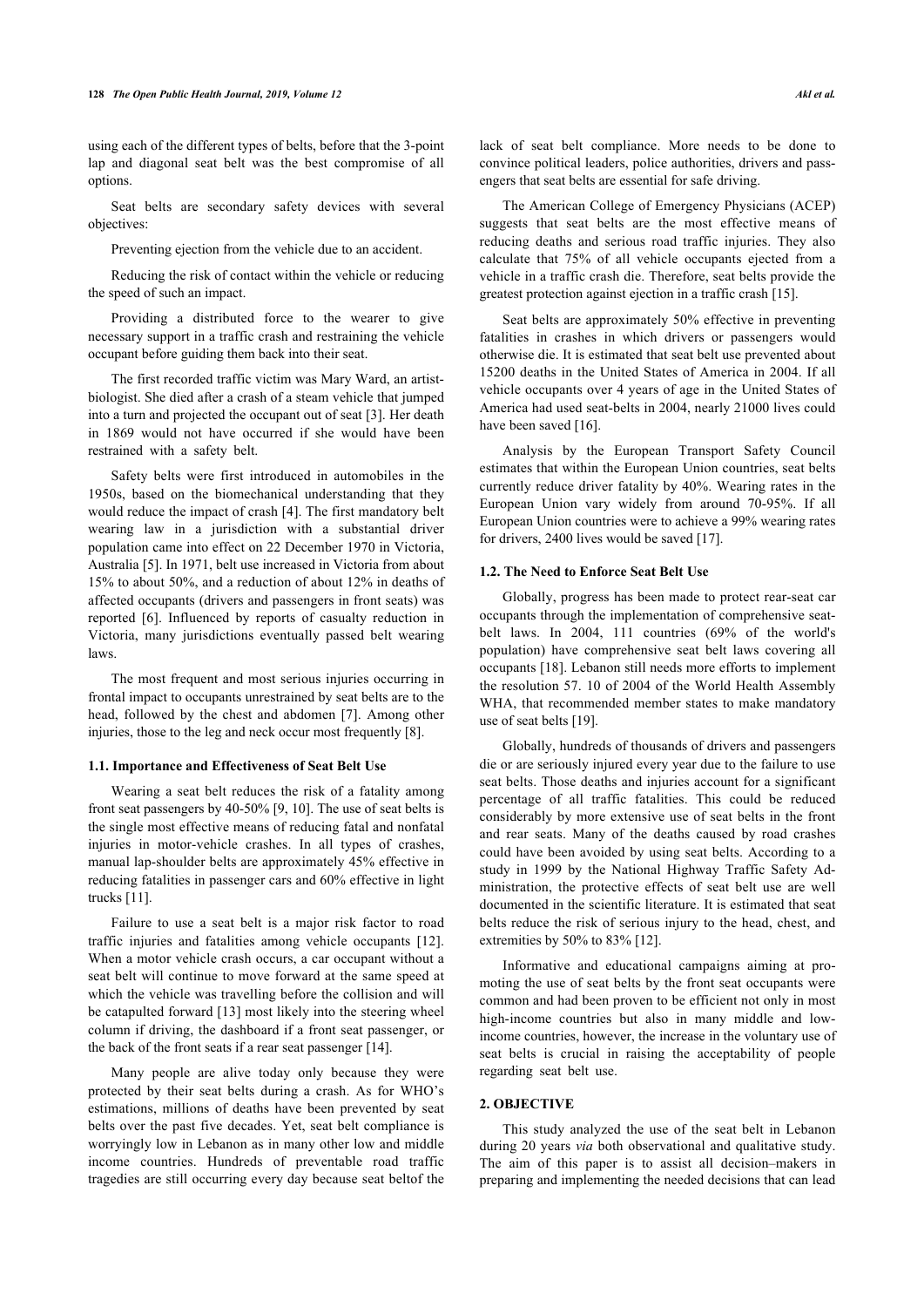to improving seat belt use, traffic law enforcement and road safety in Lebanon.

Why is there a variation in seat belt use and what are the reasons behind the failure of seat belt law in Lebanon?

# **3. METHODS**

<span id="page-2-0"></span>The study consisted mainly of observational studies about seat belt use conducted during the last two decades in Lebanon. We used data from samples to make national estimates, decisions, and generalization about seat belt use in Lebanon. One Qualitative and 9 observational studies were conducted for seat belt use in cars.

It is important to note that until 25 November 2012, the Lebanese traffic law did not state the mandatory use of seat belts in rear seats. Until January 2019, no enforcement campaign has ever been done to enforce the new traffic law regarding the use of seat belts in rear seats. This study has thus disregarded the observation of seat belt use in rear seats.

#### **3.1. A Qualitative Study**

The qualitative study in 2017 consisted of semi-structured interviews for 10 persons to identify the reasons behind the lack of the use of seat belt. We found out the following reflections in our short interviews that helped us to describe their behavior.

The answers were classified into two main categories:

# *3.1.1. Negligence*

- **Over Confidence** of the driver, who did not always use seat belt. No need for seat belt.
- **Imitate** their friends do not use seat belt.
- **Limitation of comfort** arguing that the seat belt may restrict movement, and could limit freedom and comfort

#### *3.1.2. Unaware Behavior*

- **Perception of risk** the driver does not understand the additional risk that he could face without being restrained.
- **Non conviction** of the importance to use seat belt. Many mentioned that no policeman would fine them. Police have other things to do such as following terrorists and criminals.
- **Ignorance** of the benefits to use seat belt by considering that if a crash occurs, the driver may save his life by going out of the vehicle, while if he puts the seat belt he cannot jump and save his life from fire or drowning. Table**1** resumes the reasons behind not using seat belt.

# <span id="page-2-1"></span>**3.2. The Observational Studies: Population**

Each observational study had two main components: seat

belt for the driver and seat belt for the passenger in the front seat. The sample was based on the observation of 8000 vehicles in total: 4000 to check seat belt use of the car drivers and 4000 to check if the passenger in the front seat is using seat belt. The observations were distributed among 10 different points.

The selection process of the observation point was based on the areas where the traffic crashes have more occurrences. In every study, three days were spent to observe seat belt use on each point. In each day the time allocated for observations is around three hours.

#### **Table 1. Reasons behind not using the seat belt.**

| Negligence            | <b>Unaware Behavior</b>                       |  |
|-----------------------|-----------------------------------------------|--|
| Over Self Confidence  | Perception of the risk                        |  |
| Imitating others      | Non conviction of the importance of seat belt |  |
| Limitation of comfort | Ignorance                                     |  |

# **3.3. Study Period**

The study was repeated many times between 1997 and 2017. The first three studies did not cover Bekaa and South region due to security reasons. The Table **2** below states the dates of the 9 studies.

### **Table 2. Dates of the 9 studies.**

| Study             | Date of the Study |  |
|-------------------|-------------------|--|
| The first study   | September 1997    |  |
| The second study  | August 1999       |  |
| The third study   | June 2001         |  |
| The fourth study  | April 2002        |  |
| The fifth study   | December 2005     |  |
| The sixth study   | September 2009    |  |
| The seventh study | November 2013     |  |
| The eighth study  | December 2014     |  |
| The last study    | May 2017          |  |

# **3.4. Data Collection**

The sample represented approximately the number of inhabitants and circulating vehicles in the five major Lebanese regions known as "Mouhafaza": 1200 vehicles in Mount Lebanon (Around 30%), 1000 vehicles in Metropolitan area of Beirut (25%), 600 vehicles in the North (15%), 600 vehicles in the South (15%) and 600 vehicles in the Bekaa (15%).

In each of the 5 regions, one point for observation was selected in urban area and the other one in rural area. Half of the vehicles were observed on 5 selected observations points that are few kilometers on the highway leading to the major 5 cities (300 vehicles in the city of Zahle for Bekaa, 600 vehicles in the city of Baabda for Mount Lebanon, 300 vehicles in the city of Tripoli in the North, 300 vehicles in the city of Saida for the South and 500 vehicles in Achrafieh region for Beirut).

The sample size is similar for vehicles which are observed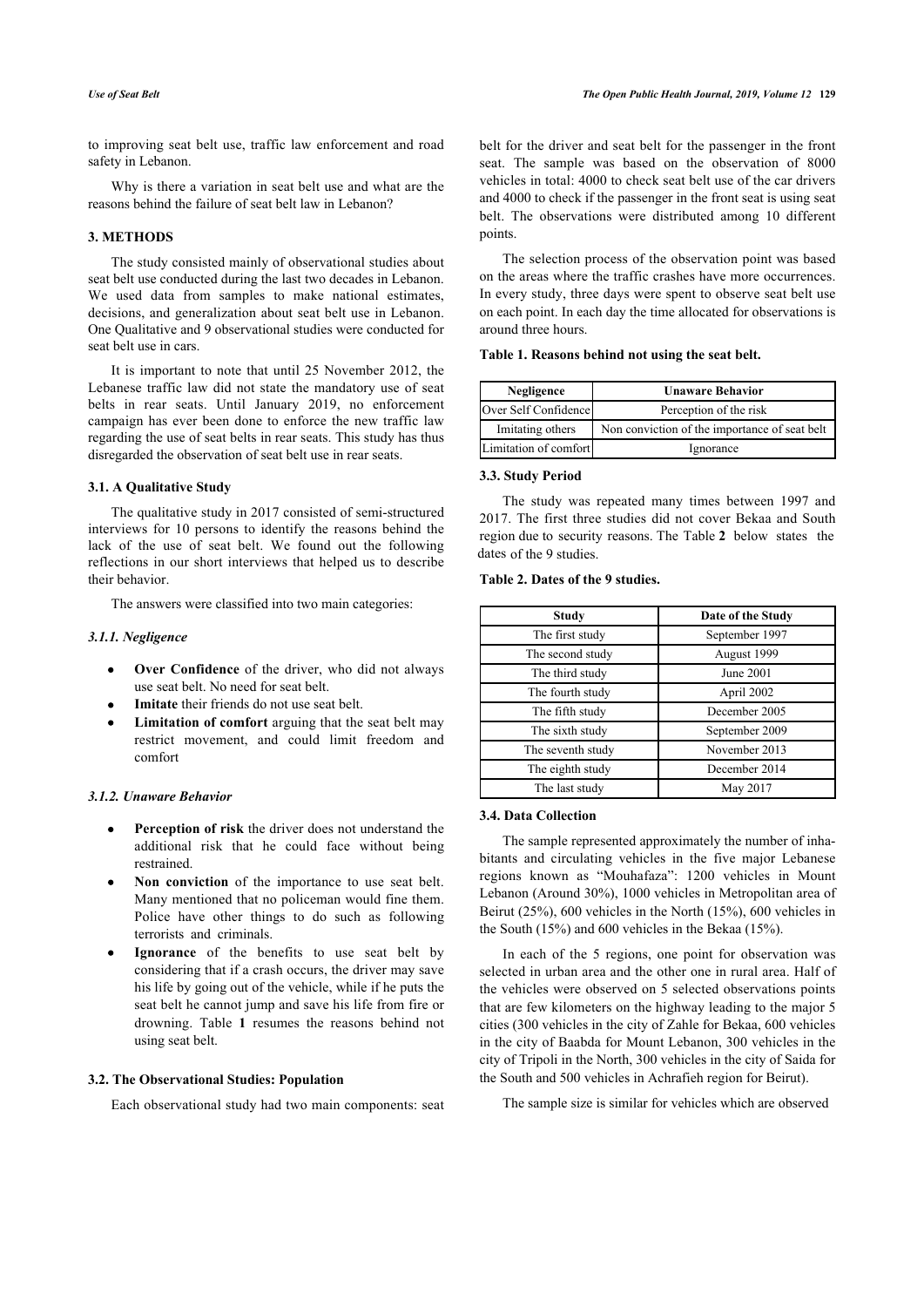



**Fig. (1).** Results of the observational studies for the driver.

in the other 5 selected observing points which were situated in the rural areas of the 5 Lebanese regions.

Data collection consisted on a table of two columns: YES and NO.

YES indicates the person who uses a seat belt and NO indicates the person who does not.

At the end of the observation, we sum the number of YES and NO and we calculate the percentage of seat belt users and non-users.

During the period 1997- 2017, the percentage of people using seat belts went up and went down many times. In our first three studies, we were not able to cover two districts that are on the Lebanese borders due to security issues (Fig. **[1](#page-2-1)**).

The first study that was done in 1997, which showed 8.5% use of seat belts (238 were using seat belts out of the 2800 observed).

The results of the second study in 1999 showed a slight increase in seat belt use. The observations on the same sample in the same regions showed that only 9.57% were using seat belts (268 were using seat belts out of the 2800 observed).

The third study in 2001 showed a huge increase in seat belt use: 66.93% were using seat belts (1874 were using seat belts out of the 2800 observed).

The first time that we started to observe seat belt use in Bekaa and in the South was in the fourth study in 2002. Only 14.9% were using seat belts (596 out 4000 observed).

The fifth study in 2005 showed the decrease in using seat belts to 13%. (520 were using seat belts out of the 4000 observed) while the sixth study in 2009 showed 34.7% increase in the use of seat belts by drivers nationwide (1388 used seat belts from the 4000 observed).

The seventh study in 2013 showed another decrease of

26.4% in the use of seat belt by drivers nationwide (1056 used belt from the 4000 observed).

In the eighth study in 2014, there was a decrease in the percentage of drivers using seat belts in Lebanon to 24.1% in 2014. (964 were using seat belts out of the 4000 observed).

The last study in 2017 showed an increase of 46% in the percentage of drivers using seat belts in 2017

During the period 1997-2017, the use of seat belts for passengers in front seat has increased and decreased many times over the past two decades but is still relatively low. The use of seat belts for the front seat passenger was always little less than that for the drivers (Fig. **[2](#page-4-0)**).

In the first three studies of 1997, 1999 and 2001, we were not able to cover two districts that are on the Lebanese borders due to military operations in those two regions.

The first study in 1997 showed 6.83% use of seat belts (191 were using seat belts out of the 2800 observed).

In the second study, the observations on the same sample in same regions showed that 7.43% were using seat belts (208 were using seat belts out of the 2800 observed).

The observations of the third study in 2001 showed a huge increase in seat belt use for the front seat passenger: 65.43% were using seat belts (1832 were using seat belts out of the 2800 observed).

In the fourth study in 2002, we started to observe seat belt use in Bekaa and in the South for the first time. Only 14.15% were using seat belts (566 out 4000 observed).

The fifth study in 2005 showed another time the fall of the percentage of people using seat belts in Lebanon to 12.37% in 2005. (495 were using seat belts out of the 4000 observed) while the sixth study in 2009 showed the increase to 26.65% in the seat belts use nationwide in the front seat passenger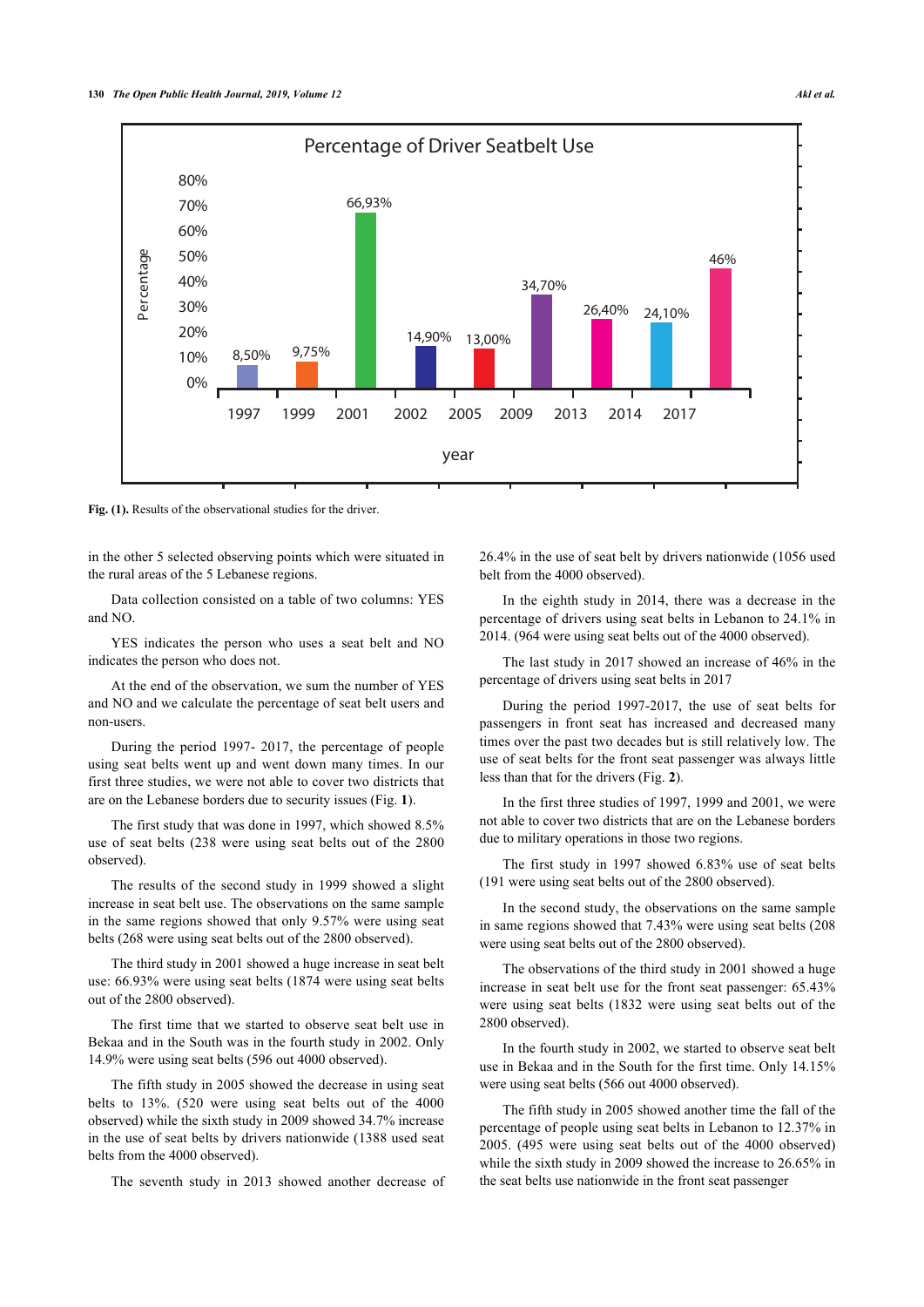<span id="page-4-0"></span>

**Fig. (2).** Results of the observational studies for the front seat passengers.

(1066 used seat belts from the 4000 observed).

Also, the seventh study in 2013 showed another decrease of 22.7% in the use of seat belt by the front seat passenger nationwide (908 used the seat belts from the 4000 observed).

The eighth study in 2014 again showed a fall of 21.3% in the people using seat belts in the front seat passenger in Lebanon. (852 were using seat belts out of the 4000 observed).

The last study in 2017 showed an increase of 43% in the use of seat belt in the front seat passenger .

### **3.5. Ethical Consideration**

In the qualitative study, the observed people were not identified by nationality, gender or race. So, the results are not related to any individual in specific. All information will continue to be anonymous, and all collected data will be used for this study only.

Before taking their speech, participants were asked whether they will accept or not to be interviewed and we assured that the name or any identification of the participants will not be disclosed. In each interview, the targets of the study were described to the expected participants and the informed verbal consent was received. They were given freedom to be interviewed or not and if they accepted they were free to stop the meeting at any point without any insistence. These interviews were audio-recorded after receiving the approval of the participant. All information will continue to be anonymous, and all collected data will be used for this study only. We informed the respondents about the study objective and the respondents' rights of withdrawal prior to interviews or even during the interviews.

# **4. RESULTS AND DISCUSSION**

The first study showed a very low use of the seat belt by the driver (8.5%) and passenger (6.83%).

After three years, the results of the second study showed a significant increase in the seat belt use. The observations showed that 9.57% of drivers were using seat belts and 7.43% of passengers in front seats were also using seat belts. YASA continued its efforts and put more pressure on the government to enforce traffic rules and regulations.

#### **4.1. First Enforcement Campaign of Seat Belt by the Lebanese Government**

As per international experience, a high rate of usage has been achieved only by enacting and implementing seat belt laws. Experiences from many high-income countries such as Canada, Sweden and the United Kingdom convinced the organizers to lobby and organize many activities during the following months to convince the Minister of Interior to enact a decree needed to activate the seat belt law, which dated back to 1967. During that time, what also helped was the existence of a political discussion in Lebanon towards the need and benefits of this law. Many political figures stated that the enactment of a seat belt law is required only after reaching a relatively high usage rate. The Minister of Interior Affairs stated that the decision to apply the legislation enacted in 1967 should be made urgently.

On May 3, 2001, the Ministry of Interior declared that the national seat belt law is enacted and will be enforced in the beginning of June 2001. It is, however, not an official law in a legal sense, because the Minster enacted a decision to apply the article related to the mandatory seat belt use to front seat passengers that was introduced as a law in June 1967, without being implemented for around 34 years. On the other hand, public awareness campaigns were jointly performed by the ministry and YASA that made many road users aware about the importance of seat belt use.

As in most countries, the onset of belt enforcement appears to be the critical factor and the announcement of impending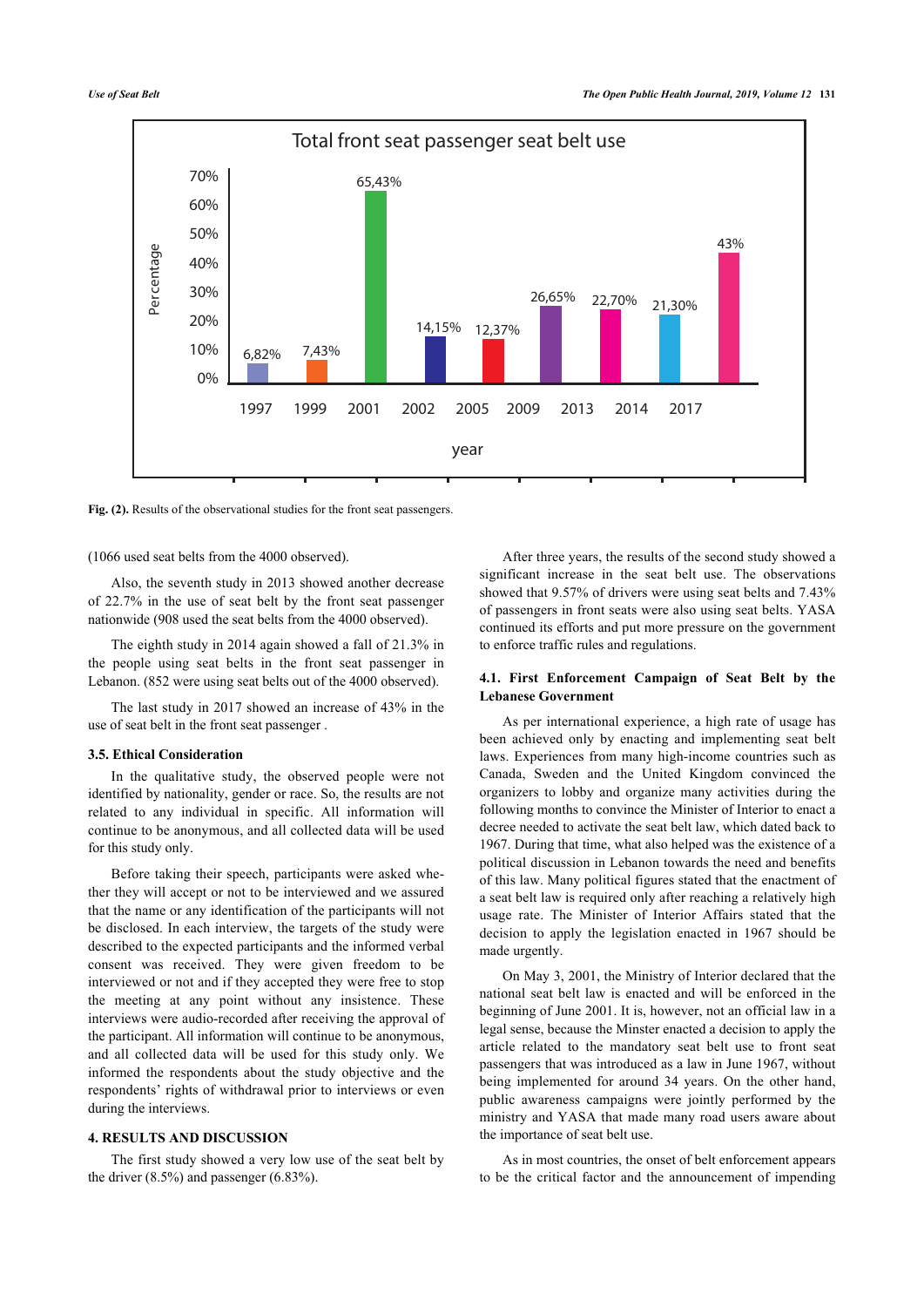enforcement was not enough. The decision made almost no change during the 27 days from the third of May till the first of June. The application of this law produced a substantial increase in the use of seat belts. The effect on the behavior was immediate and astonishing. The results of the observations were surprising.

Around 40% increase in the use of seat belts was observed than a week earlier. This effect is almost similar to that of other countries. The fact that the increase in seat belt use was immediate and simultaneous with the enforcement effort is compelling evidence. For example, on the day British Columbia introduced its seat belt law, a rise of 30% was recorded in 24 hours (20).

In 2001, the mass media focused more attention on the seat belt law, especially during the first month after its introduction. For the first time after the Lebanese civil war (1975-1990), the name seat belt was highly used by citizens, foreigners and by community leaders everywhere in Lebanon. It is essential that many target groups such as taxi drivers provided the necessary support and willingness to apply this law.

Not only the individuals but also the Lebanese community at large was committed in accepting this law and considering the decision made by the minister as a needed one to decrease the burden of road traffic injuries in Lebanon.

This was clearly reflected in the results of the observation. In June 2001, our study showed a high increase in seat belt use: 66.93% of drivers were using seat belts (1874 were using seat belts out of the 2800 observed) and 65.43% of passengers in the front seats were using seat belts (1832 were using seat belts out of the 2800 observed).

The problem appeared approximately after few months when a political problem occurred in the first week of August in Lebanon, and interrupted the continuous engagement of the ministry and its various agencies in implementing this law.

#### **4.2. Failure to Continue Law Enforcement**

In the fourth study, we started to observe seat belt use in Bekaa and in the South for the first time. These two regions somehow negatively affected the results because these regions were in difficult security situation for decades and there was almost no enforcement of traffic rules and regulations. Only 14.9% of drivers were using seat belts (596 out of the 4000 observed) and only 14.15% of front seat passengers were using seat belts (566 out of the 4000 observed). This huge decrease was also due mainly to the weak law enforcement.

Between 2004 and September 2006, Lebanon observed a very tough period due to the assassination of Prime Minister Hariri, demonstrations, Syrian leaving the country. Public officials were not concerned at all with the traffic law. Results were also very low compared to 2001.

The fifth study showed the fall of the percentage of drivers using seat belts in Lebanon to 13% in 2005. This study showed the fall of 12.37% in passengers using seat belts in the front seat in Lebanon.

#### **4.3. Another Increase Due to Law Enforcement**

The new minister of interior gave priority to the enfor-

cement of the traffic law, and seat belt use was well enforced. Meanwhile, many public awareness campaigns were undertaken. Results showed a significant increase in seat belt use. In 2009, 34.7% of drivers and 26.65% of passengers in the front were using seat belts. This provided evidence that enforcement has a major role in assuring the increase in seat belt use.

The seventh study showed a 26.4% decrease in the percentage of seat belt use by drivers, and 22.7% in the use of seat belt by the front seat passenger nationwide. This huge decrease was also due mainly to the weak law enforcement.

The eighth study showed a fall of 24.1% in the use of seat belts by the drivers in 2014 and another decrease of 22.7% for seat belt use in the passenger seats nationwide. This reflects the lack of enforcement of traffic law. This was mainly due to the security and political problems in Lebanon.

The last study showed a considerable increase of 46% and 43% in using seat belt by drivers and front seat passengers respectively. This increase is due to the application of the Lebanese traffic law that was passed in 2012 and applied effectively from April 2015.

This study proves again that when law is applied, the use of seat belts among the drivers and front seat users increases.

In brief, the results of these observational studies prove the wide fluctuation in seat belt use. When enforcement campaigns are well executed, the percentage of use ofseat belt increases, while when these campaigns stop, the percentage of seat belt use decreases.

Based on these studies, we can consider that there is a major problem in the confidence of road users in the sustainability of traffic law enforcement in Lebanon.

# **4.4. Seat Belt in Rear Seats is Not Enforced Yet**

The installation and use of seat belts in the rear seats is important not only for those occupying the rear seats but also for the persons in the front seats since the dynamic force of a person in the rear seat thrown forward is considerable and may break the front seat. It should consequently be compulsory to have seat belts installed and used in the rear seats in heavier vehicles.

After huge joint efforts by the parliamentarian committee of transport and public works, YASA and many Lebanese experts in traffic safety, a new Lebanese legislation #243 was passed on 25 November 2012. This new traffic law made it compulsory to have seat belts installed in all seats, even in old cars, and made it also compulsory to use seat belts in all seats. From April 2015, the traffic police made some efforts to enforce traffic law, but unfortunately the enforcement of seat belt use in front seats was not a priority. Until January 2019, this new law regarding seat belt use in the back seats was never implemented. Therefore, it is highly recommended to organize more public awareness campaign and to start enforcement of seat belt use in rear seats.

#### **4.5. Merits and Demerits of the Method**

These observations were important for all who are interested in promoting road safety. Based on the answers of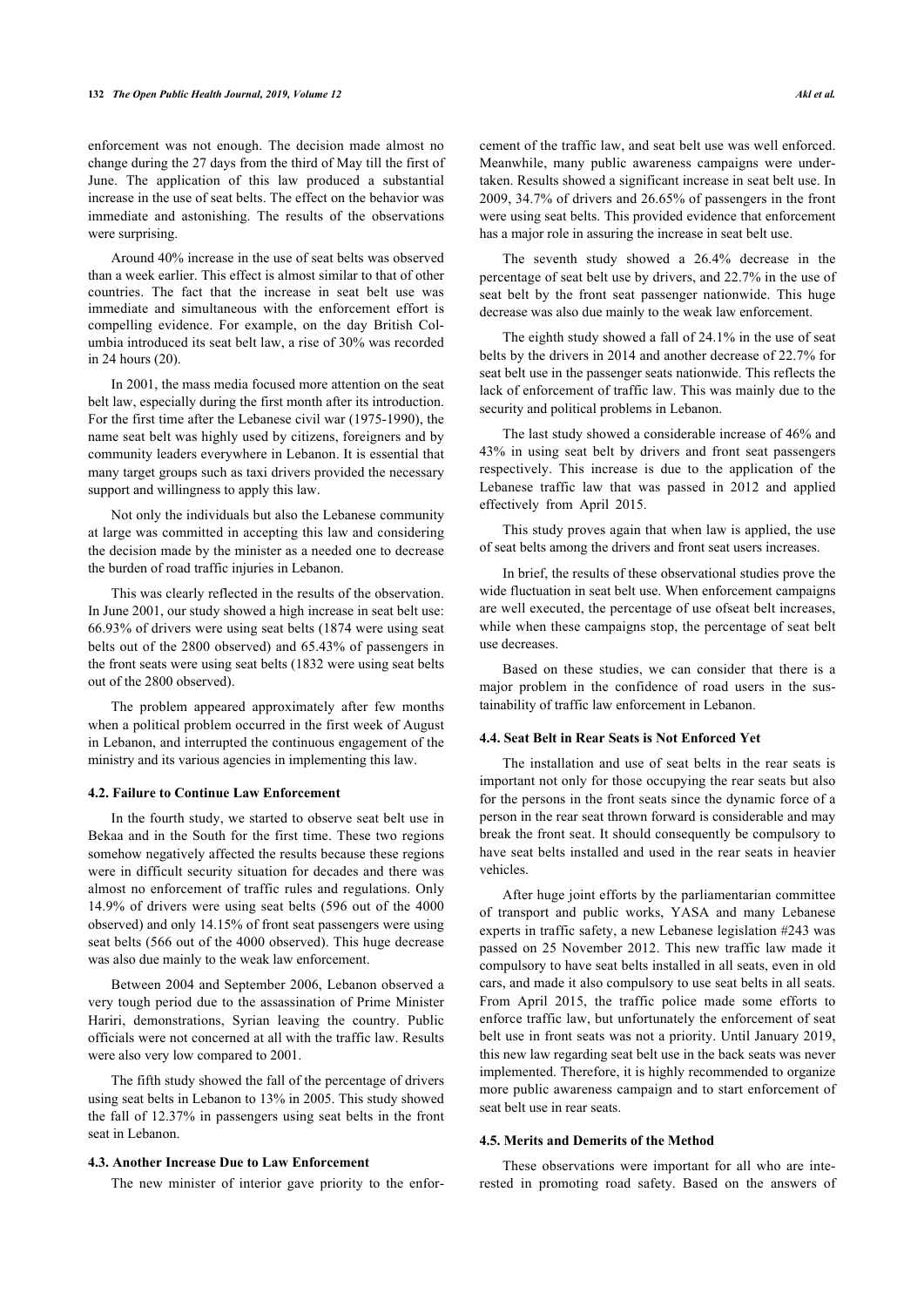interviewees in the qualitative study, the people concerned by road safety can assist in the design and the implementation of future public awareness campaigns about seat belt use.

The major problem was that this study did not take into consideration the age of drivers (many are under age) and most of drivers have no formal driver's license.

In South Lebanon and in the Bekaa regions, we did not observe rural areas where the use of seat belt is most probably lower. This was due to sensitive security conditions. In fact, the observers were not able to perform their tasks in these regions.

#### **4.6. Comparison with Other Countries**

Experiences from many countries have proven that successful programs to raise seat belts use had been based on both a leadership role of the police in enforcement and on maximization of the publicity campaigns. A controlled intersection study, which is part of the U.S. National Occupant Protection Use Survey (NOPUS), has shown that safety belt use has increased for both sexes, for nearly all age groups, and for all races for which data are available.

In Canada, the rates of use were typically around 50% sometime after laws were passed in the mid-1970s, but have increased in response to various measures to around 90% [21]. Switzerland provides a particularly interesting case, because the law that became applicable in January 1976 was repealed by voter petition in July 1977 that became effective again after October 1977 [22]. The following changes in fatalities were recorded:

- After the first law passed, fatalities decreased.
- After law was repealed, fatalities increased.
- After the law reinstated, fatalities decreased.

Argentina faced almost the same situation as Lebanon. In 1992, the seat belt law was introduced in Buenos Aires. This law raised the wearing rate from 6% to 32% but due to the lack of enforcement, rates subsequently declined in 1995 to 13%. In 2004, new traffic law raised again the wearing rate to 22% but the best increase in the wearing rate occurred after law enforcement in February 2005. It is estimated that 1000 lives could be saved yearly if the wearing rate is maintained [[23\]](#page-8-18).

#### **5. RECOMMENDATIONS**

Although road safety had received some attention in the past decade in Lebanon, the government, the municipalities and all road users must adopt more sustainable efforts to comply with the United Nations General Assembly Resolution A 60/5 (2005) "invites member states to implement the recommendations of the world report on road traffic injury prevention including those related to the five main risk factors, namely the non-use of helmets, drinking and driving, the non-use of safety belts and child restraints, inappropriate and excessive speed, as well as the lack of appropriate infrastructure" [\[24](#page-8-19)].

Based on the variations in seat belt use in the observational studies, it is highly recommended to increase seat belt use and to reduce the burden of Road Traffic Injuries RTI on the Lebanese society by enforcing seat belt law nationwide and in all regions. The qualitative study helped to understand the real

factors that prohibited the driver and the passengers from using seat belt. In addition to enforcement, public awareness interventions are also needed to encourage drivers and all passengers to fasten their seat belts.

Countries with the best seat belt compliance records have achieved their position by strong enforcement of seat belt law, backed up by sustainable public awareness interventions. This combination of enforcement and public awareness raising is essential for increasing and maintaining seat belt compliance.

In the United States of America, many interventions were implemented to increase seat belt use during the last four decades. Attempts to encourage individuals using seat belts through awareness campaigns, publicity or persuasion have had little success [[25\]](#page-8-20). As in most countries, the results of these public awareness campaigns for voluntarily use of seat belts were deceiving.

Therefore, based on the information gathered from many programs in different countries, law enforcement and awareness campaigns are associated with clear reductions in the severity of RTI[[26](#page-8-21), [27](#page-8-1)] if they are both implemented simultaneously [[28\]](#page-8-22).

Seat belts can also reduce fatalities among rear-seat car occupants by 25-75% [\[29\]](#page-8-23). Therefore, it is highly recommended to observe seat belt use in rear seats in future observational studies in Lebanon in order to orient future interventions.

#### **6. ENFORCEMENT**

Based on the information obtained from programs that collected follow-up data, safety belts use rates declined in the months after enhanced enforcement programs ended [[30\]](#page-8-24).

Enforcement authorities may find difficulties in some circumstances to enforce seat belt wearing legislation (in case where drivers appear to be complying or if the vehicles windows are tinted). To overcome such situations, it is recommended that stationary vehicle checks are conducted at appropriate and convenient sites.

To avoid confusing messages being delivered to the public, it is vital that enforcement officers and public officials to set a good example to other road users by wearing seat belts throughout every journey.

Enhanced and sustainable enforcement of safety belts law should involve the increasing number of traffic police on patrol, increasing citations for safety belts violations during regular patrols, use of mobile safety belts checkpoints, or a combination of these efforts. Although long-term effects remain open to question, there is evidence that repeated implementation of enhanced enforcement campaigns results in cumulatively higher levels of seat belt use[[31\]](#page-8-25).

#### **6.1. Maximizing Publicity**

Using publicity in isolation is unlikely to be effective. Publicity campaigns in the UK between 1970 and 1982 were the main cause for the rise of 40% in the rated of using seat belts, which is considered a significant increase compared to the pre-publicity rates. But the introduction of seat belt legislation (in 1983) combined with the enforcement of the law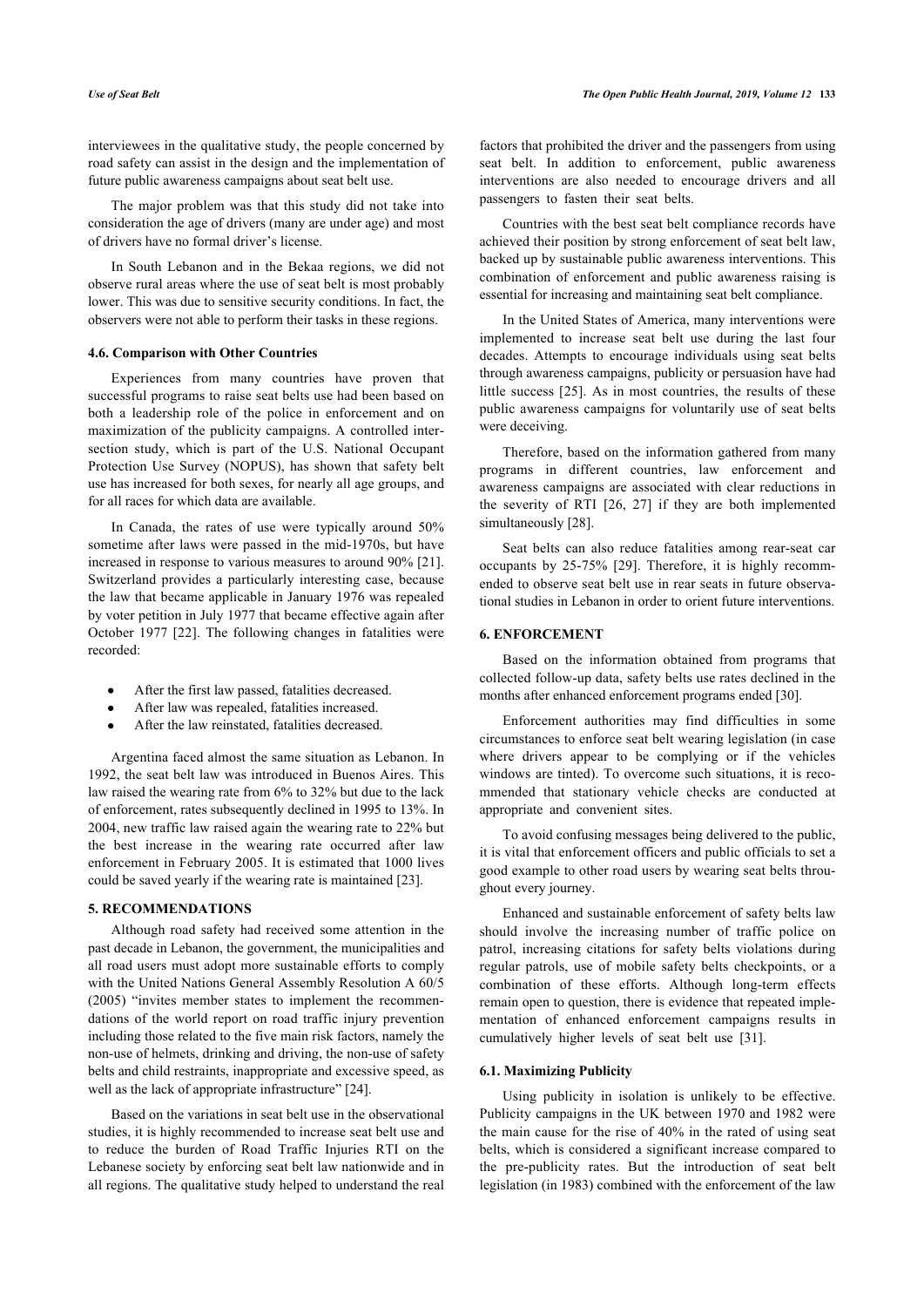by the police and supporting publicity and education campaigns raised the compliance rate to around 90%.

Canadian provincial officials launched highly publicized enforcement campaigns in the early 1980s that resulted in substantially increased belt use [\[32](#page-8-26)]. Therefore, all enforcement should be accompanied by a wide publicity campaign to strengthen the impact and ensure wider acceptability.

#### **6.2. Reaching Those with High-Risk of Accident**

In Lebanon, as in many other countries, there is a major challenge to convince people who are at a high risk of being involved in traffic crash. There is a belief among most people that they are skilled, above-average drivers and can avoid a crash[[33](#page-8-27)]. In case of joint enforcement campaigns and intensified publicity, it is expected that many will change the risk perception and will be convinced about the crucial role of using seat belts for saving lives.

# **7. LESSONS FROM SEAT BELT ENFORCEMENT IN THE UNITED STATES OF AMERICA**

Since 1984, the United States has a variety of state laws governing and enforcing the use of seat belts in different kinds of vehicles. Seat belt laws are determined by each state [\[34](#page-8-11)].

In 2016, 34 states have primarilyy enforced seat belt laws, which means a police officer can stop and cite drivers if they have no other traffic violation except failure to wear a seat belt. For example, compliance rates in the two states with primary law enforcement such as California and Georgia are more than 97%. 15 other states such as Massachusetts and South Dakota (74.1% and 73.6% seat belt use, respectively), have secondary enforcement laws, which means that drivers can only be fined for a failure to use seat belt if they have also violated another law such as passing a red traffic light. New Hampshire is a unique state that does not have seat belt laws for adults and has the lowest compliance rate of 69.5% in the whole United States [[35\]](#page-8-12).

In brief, drivers and other passengers in the U.S. states with primary enforcement laws are more likely to wear seat belts than in states with secondary enforcement laws [\[36](#page-8-28)], and have by far less fatality rates [\[37](#page-8-15)]. Therefore, we have a strong evidence that support our analysis that more strict enforcement has a direct correlation with increasing seat belt use [[38](#page-8-17)] and hence dropping fatality rates.

# **CONCLUSION**

Lack of safety belt use is a major contributing factor for injury[[39,](#page-8-29) [40](#page-8-30)]. Research proved that using seat belts when driving vehicles significantly reduces traffic injuries and fatalities [[41](#page-8-18) - [43\]](#page-8-31). Publicity, education and incentive campaigns have all been proven to increase seat belt wearing rates to a certain level. However, the most effective tool for increasing seat belt compliance is sustainable enforcement. Public awareness campaigns that have been simultaneously supported by enforcement have achieved the most significant increases in wearing rates. Social media can be a major platform for raising awareness and lobbying to increase seat belt use.

<span id="page-7-0"></span>Unfortunately, enforcement efforts in Lebanon did not

continue for long periods. After the failure of pursuing enforcement, the percentage use of seat belt use witnessed drastic drops which were also reflected on the national deaths and disabilities resulting from crashes. From 2001, till now, enforcement agencies applied seat belt laws many times in short campaigns (mainly in 2004, 2009 and 2017) that failed to be sustainable. During the short periods of seat belt law enforcement, the observations showed a significant increase in the seat belt use (reaching around 70% in June 2001, 35% in 2009 and 46% in 2017). Outside these short periods of relatively strict seat belt law enforcement, the percentage of seat belt use was deceiving. This also proves that people are not convinced of the importance of the seat belt on saving their lives and reducing injuries in case of a crash.

This study provided further evidence that safety belt use is directly correlated with the enforcement and the issuance of fines. The experience of Lebanon from 2001, 2009 and 2017 proved that the increase of seat belt use was directly correlated with the fear factor of mobile check points by law enforcement agencies more than all public awareness that were implemented many times in Lebanon.

In many counties, the enforcement of mandatory seat-belts laws and the appropriate public awareness campaigns had been effective in increasing rates of seat belt wearing if they were both implemented in the same time.

#### **AUTHORS' CONTRIBUTIONS**

ZA & KD planned the study. ZA & MA conducted data collection. All authors contributed in writing the final manuscript.

# **ETHICAL APPROVAL AND CONSENT TO PARTICI-PATE**

Not applicable.

# **HUMAN AND ANIMAL RIGHTS**

No animals/humans were used for studies that are the basis of this research.

#### **CONSENT FOR PUBLICATION**

Informed consent was obtained prior to data collection.

#### **CONFLICT OF INTEREST**

The authors declare that there is no conflict of interest, financial or otherwise.

#### **ACKNOWLEDGEMENTS**

The authors acknowledge the following organizations: YASA, Scientific Research Foundation (SRF), Lebanese Association for Sports Injury Prevention (LASIP), Lebanese Association for School Safety Awareness (Lassa), Zeina Hauch Foundation, Tarek Assi Foundation (TAF) and all their volunteers.

# **REFERENCES**

[1] Global status report on road safety: Time for action. Geneva: World Health Organization 2009.